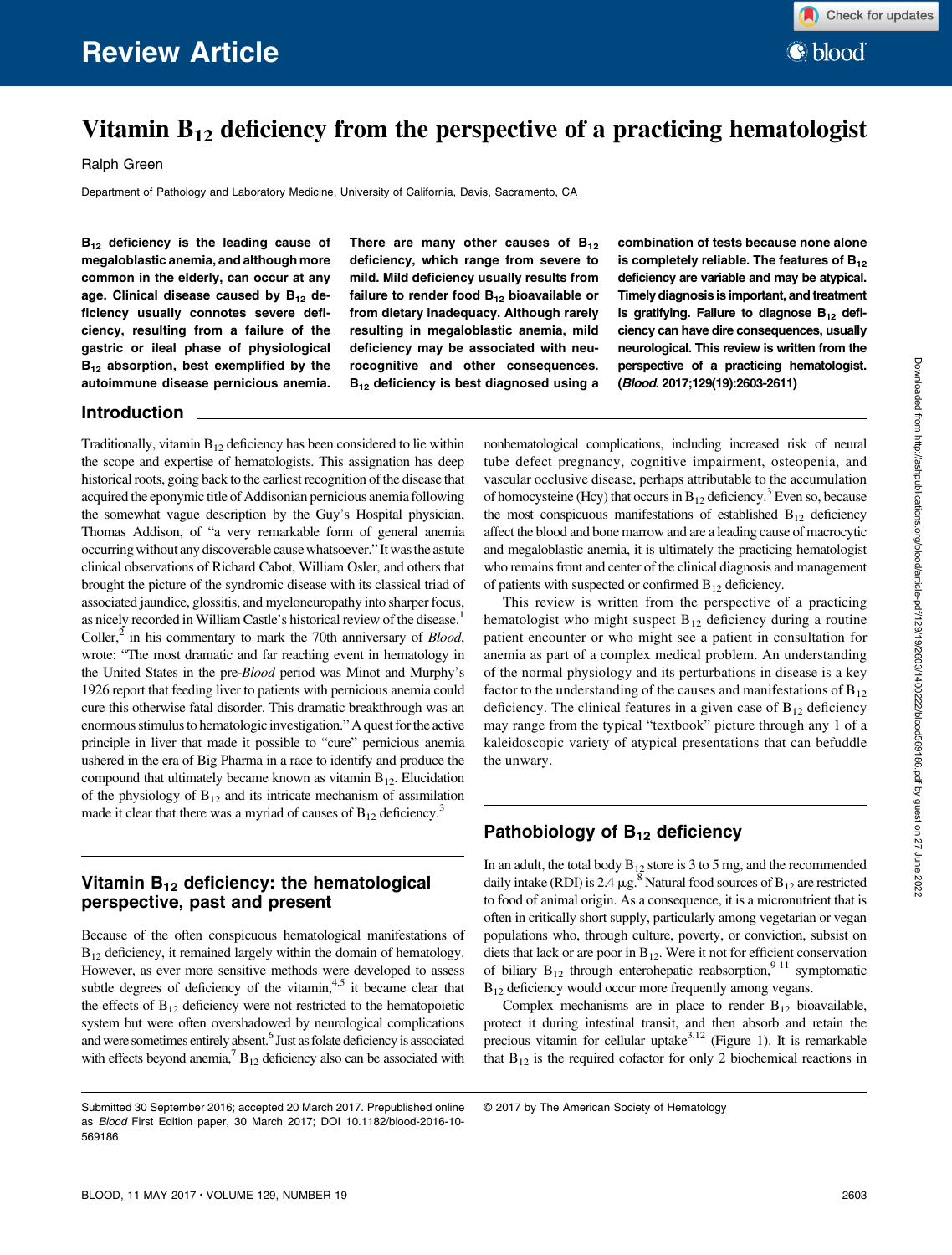

Figure 1. Normal pathway of B<sub>12</sub> absorption and cellular uptake. Food B<sub>12</sub> is released in the stomach and binds to salivary HC. In the small intestine, food B<sub>12</sub> and biliary  $B_{12}$  are released from HC by pancreatic proteases and bind to intrinsic factor (IF). The IF-B<sub>12</sub> complex then binds to the cubam (Cubilin [Cub]–amnionless [Amn]) receptor in the terminal ileum for internalization and release to plasma where it is bound by TC. TC delivers  $B_{12}$  to the TC receptor (CD320) on cells, and following release in the cell,  $B_{12}$  is reduced and converted to adenosylcobalamin in the mitochondria and methylcobalamin in the cytosol, where they serve as cofactors for the 2 B<sub>12</sub>-dependent reactions. CoA, coenzyme A; THF, tetrahydrofolate. Professional illustration by Patrick Lane, ScEYEnce Studios.

humans,<sup>3</sup> yet the effects of  $B_{12}$  deficiency are not only profound but protean. The several possible reasons for the broad spectrum of manifestations fall into the broad categories of genetic variation and acquired comorbidities.

Depletion of body  $B_{12}$  stores resulting from insufficient capture of the vitamin from dietary sources because of either inadequate intake or malabsorption eventually leads to a state of deficiency. When a certain threshold of deficiency is reached, the supply of  $B_{12}$  becomes inadequate to support biochemical pathways requiring the vitamin, leading to disruption of the functional and ultimately the structural integrity of cells. Absent of any underlying perturbation of  $B_{12}$ -dependent

pathways that occur in individuals who harbor inborn errors involving intracellular  $B_{12}$  assimilation and processing,<sup>13,14</sup> the major determinant of the severity of  $B_{12}$  deficiency and whether it leads to either megaloblastic anemia, demyelinating neurological disease, or both appears to be whether there is abrogation of the normal physiological axis of  $B_{12}$  absorption. Normal  $B_{12}$  absorption requires intact gastric production of intrinsic factor as well as a functioning cubam receptor for the  $B_{12}$ -intrinsic factor complex in the terminal ileum.<sup>3,12,15</sup>

 $B_{12}$  and folate are intimately connected through their cooperative roles in one-carbon metabolism, and the hematological complications seen in deficiency of either vitamin are indistinguishable. Both are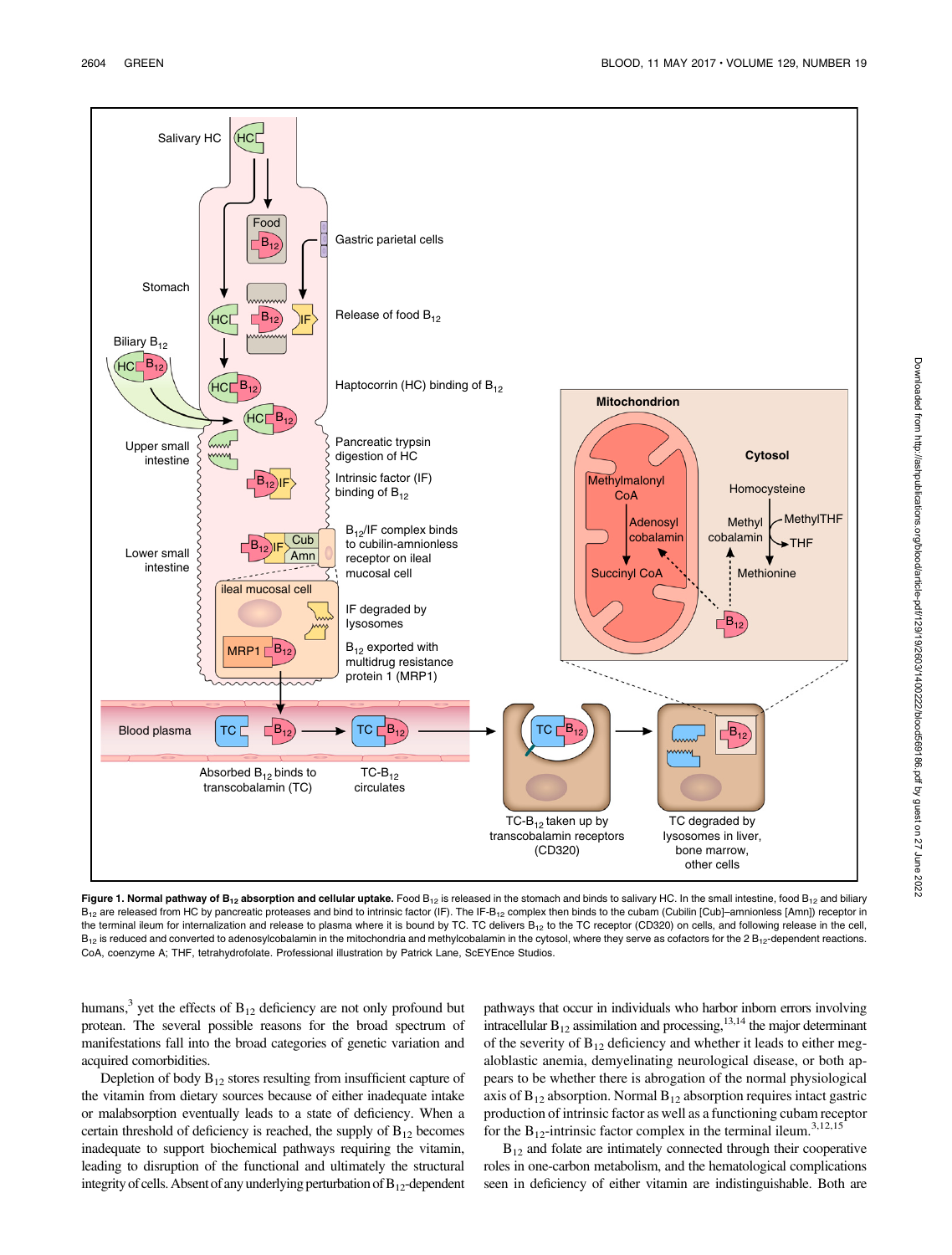caused by impaired DNA synthesis that results in a prolongation of the S phase of the cell cycle<sup>16</sup> and causes maturation arrest.<sup>17</sup> Prolongation of the cell cycle is associated with delayed migration of the DNA replication fork and the annealing of DNA fragments synthesized from the lagging strand.<sup>18</sup> The retardation of DNA replication in megaloblasts arises from failure of the folate-dependent conversion of deoxyuridine to deoxythymidine. The deoxyuridine triphosphate that accumulates is incorporated into DNA in place of thymidine 5'-triphosphate by the somewhat promiscuous DNA polymerase enzyme.<sup>19</sup> The normal process of excision-repair of U-A mismatches in DNA fail for persistent lack of thymidine 5'-triphosphate. Repetitive iterations of defective DNA repair ultimately lead to DNA strand breaks, fragmentation, and apoptotic cell death.<sup>20,21</sup>

The morphological appearances of these biochemical lesions are seen as megaloblastic changes in the marrow, which consist of red cell precursors that are larger than normal with a lack of synchronous maturation of the nucleus and cytoplasm (Figure 2). There is a preponderance of basophilic erythroblasts over more mature hemoglobinized forms, creating the appearance of a maturation arrest. The myeloid-to-erythroid ratio falls and may even show reversal  $(\leq 1:1)$ , due to varying degrees of both apparent erythroid hyperplasia caused by maturation arrest and granulocytic hypoplasia. Megaloblastic features in the granulocyte precursors consist of giant metamyelocyte and band forms containing large horseshoe-shaped nuclei (Figure 2). Megaloblastic megakaryocytes may be seen with abnormally large and polylobated nuclei, sometimes with detached lobes and absent cytoplasmic granulation.

All megaloblastic anemias display similar clinical features. Absent of any sudden acceleration in the rate of  $B_{12}$  depletion, such as occurs following exposure to nitrous oxide,  $22,23$  anemia develops slowly, and symptoms including weakness, palpitations, fatigue, light-headedness, and shortness of breath may not occur until anemia is fairly profound, because compensatory cardiopulmonary changes mitigate tissue hypoxia. The melding of severe pallor with jaundice caused by hemolysis produces a peculiar lemon-yellow skin color.

All formed blood elements are affected by the ineffective megaloblastic hematopoiesis, but erythrocytes show the most marked changes, both in size and in shape, with large oval macrocytes and prominent anisopoikilocytosis. In general, the degree of anemia corresponds with the severity of the red cell morphologic changes. When the hematocrit falls  $\langle 20\% \rangle$ , megaloblasts may appear in the blood. The morphologic features of megaloblastic anemia may be grossly exaggerated in splenectomized patients or in whom there is functional asplenism as occurs in celiac disease or sickle cell anemia when circulating megaloblasts and bizarre red cell morphology may be present.<sup>24</sup>

The anemia is macrocytic (mean corpuscular volume 100-150 fl or more); mild macrocytosis may be the earliest evidence of a megaloblastic process, but because of longevity of red cells, there is a gradual shift in mean corpuscular volume as comingling occurs with older normocytic red cells. Anisocytosis becomes more marked, and the earliest measurable change in red cellindices is an increase inthe red cell distribution width.

Neutrophils typically show hypersegmentation of their nuclei, beyond the usual 3 to 5 lobes, and may contain 6 or more lobes.<sup>25</sup> Hypersegmented neutrophils are an early sign of megaloblastosis and may persist for many days after treatment.<sup>25</sup> However, neutrophil hypersegmentation does not appear to be a sensitive indicator of mild  $B_{12}$  deficiency.<sup>26</sup> Leukopenia and thrombocytopenia may be present but only rarely cause clinical problems. Thrombocytopenia may be severe, when it may be confused with thrombotic thrombocytopenic purpura.27,28 Platelet production is reduced to 10% of what

would be expected from the megakaryocyte mass,<sup>29</sup> reflecting ineffective thrombopoiesis, and platelets may be functionally abnormal.<sup>30</sup>

Cytogenetic changes, when they occur, are nonspecific and show elongated and broken chromosomes, changes that are usually corrected within 2 days of treatment, although some abnormalities may remain for months. $^{21,31}$ 

# Variations on the theme and the  $B_{12}$ -folate nexus

Wright-Giemsa stain.

What determines the particular manifestations of  $B_{12}$  deficiency in a given individual depends on several factors, some of which are understood, others not. Two clear examples of what influences the clinical presentation in a given patient are the rate of development and the degree of severity of deficiency. The extent to which absorption of B12 is compromised, whether partial or complete and whether absorption is totally abrogated or whether it relates only to poor bioavailability of food  $B_{12}$  is also important. Polymorphic differences in genes involved in the complex repertoire that comprises the pathways of  $B_{12}$  absorption, assimilation, cellular metabolism, and plasma transport of the vitamin (Figure 1) are known to affect the susceptibility to develop  $B_{12}$  deficiency.<sup>32,33</sup> Whether these genetic factors can also influence the disease phenotype in  $B_{12}$  deficiency is not well understood at this time. Another factor that may play a role in the susceptibility of an individual to  $B_{12}$  deficiency is the composition of their gastrointestinal microbiome. Some microbiota are capable of degrading  $B_{12}$ , which may affect bioavailability of the vitamin and also lead to the generation of  $B_{12}$  analogs.<sup>34</sup>  $B_{12}$  analogs have been identified in plasma and tissues<sup>35</sup> and have been invoked as a possible cause of some of the manifestations of  $B_{12}$  deficiency.<sup>36</sup> Host-microbial interactions have also been implicated as a possible initiating factor in autoimmune gastritis leading to pernicious anemia. In this proposed mechanism, chronic Helicobacter pylori infection may, through molecular mimicry of  $H^+K^+$  ATPase, evoke a host immune response



anemia. (A) Megaloblastic change in the nucleus of an erythroid precursors consisting of variegated finely granular chromatin ("salt-and-pepper" appearance) in contrast to the ground-glass texture of normal proerythroblasts. With progressive maturation, chromatin condensation occurs at a slower pace than normal, giving rise to darker aggregates that fuse nonhomogeneously and impart to the nucleus a characteristic latticelike appearance. Undisturbed maturation of the cytoplasm as hemoglobin forms in a cell with an immature-appearing nucleus results in cells that are conspicuous for their lack of synchrony between nuclear and cytoplasmic development. (B) A megaloblastic ("giant") granulocyte precursor. Original magnification  $\times$ 100;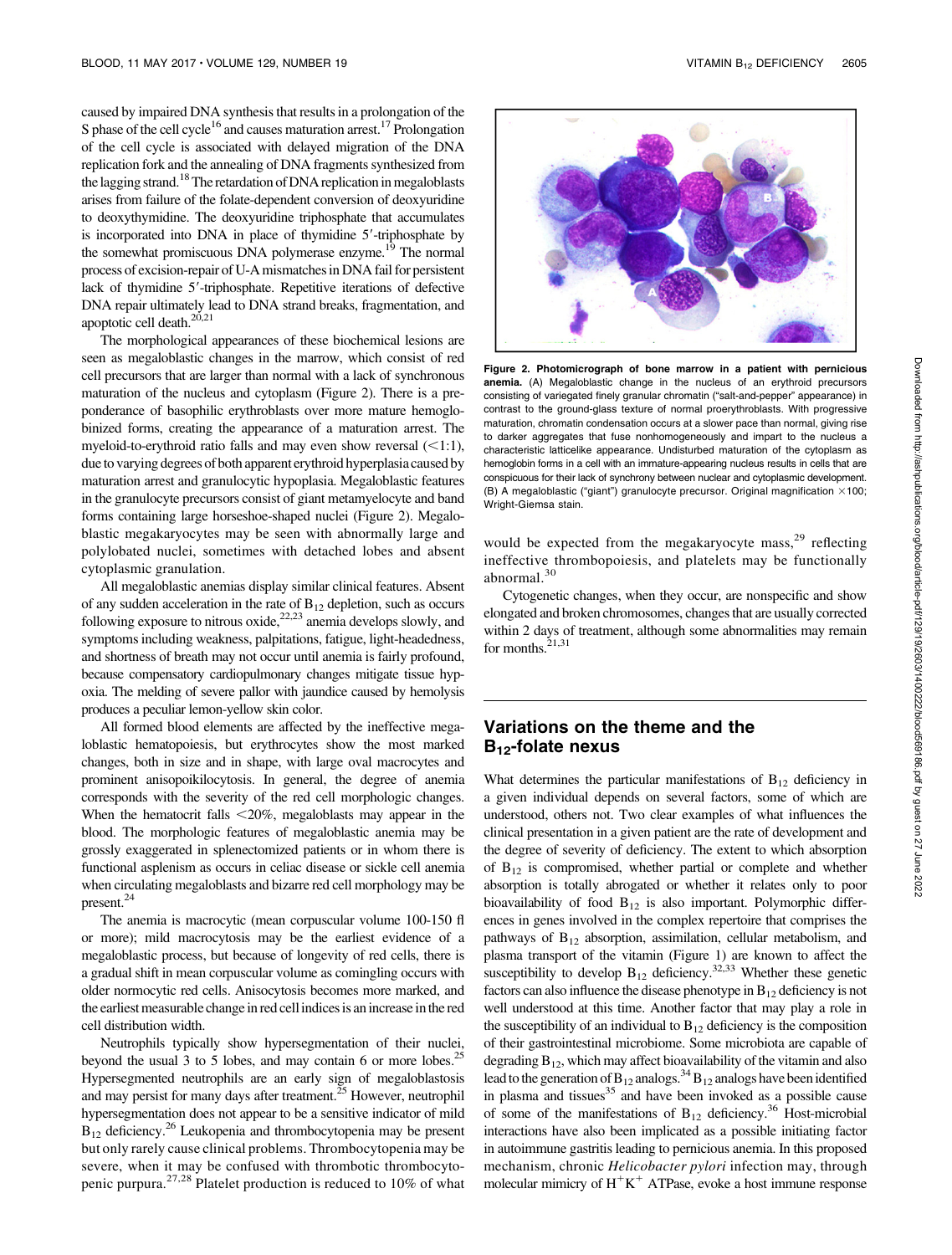

Figure 3. Intersections of B<sub>12</sub> and folate metabolism, the methionine cycle, folate cycle, and DNA synthesis showing the methyl folate "trap." The key intersection of  $B_{12}$  and folate occurs at the methionine synthase (MS) reaction in which the one-carbon methyl group of methyltetrahydrofolate (MethyITHF) is transferred to Hcy to form methionine. The cofactor for this reaction is  $B_{12}$  in the form of methylcobalamin. The folate product tetrahydrofolate regains a one-carbon methylene group through the serine hydroxymethyltransferase (SHMT) reaction, and the resulting methylenetetrahydrofolate is essential for conversion of deoxyuridine to thymidine in the thymidylate synthase (TS) reaction. This reaction is rate limiting for DNA synthesis. In B<sub>12</sub> deficiency, folate becomes trapped as methyITHF. Administration of folic acid can temporarily overcome this block through dihydrofolate reductase (DHFR) reduction to tetrahydrofolate. The other product of the MS reaction, the essential amino acid methionine, after adenosylation to S-adenosyl-methionine (SAM), serves as a universal methyl donor in numerous methyltransferase reactions. The product, S-adenosyl-homocysteine (SAH), undergoes reversible hydrolysis by the enzyme adenosyl-homocysteine hydrolase (AHCY hydrolase), yielding Hcy and thus completing the methionine or remethylation cycle. Not shown in this figure is the alternative transsulfuration pathway for Hcy disposal, which requires vitamin B<sub>6</sub>.<sup>8</sup> ATP, adenosine triphosphate; DHFR, dihydrofolate reductase; H<sup>+</sup>, proton; MTHFR, methylene tetrahydrofolate reductase; NADP<sup>+</sup>, NAD phosphate; NADPH<sup>+</sup>, reduced NAD phosphate. Professional illustration by Patrick Lane, ScEYEnce Studios.

that involves  $CD4^+$  T cells through a Fas-dependent mechanism<sup>37</sup> and leads to destruction of the gastric mucosa.38,39

Nutrient-nutrient interactions are known to play a role in the manifestations of  $B_{12}$  deficiency. The best known of these is concomitant iron deficiency, which can mask the macrocytosis typically seen in  $B_{12}$  deficiency. The same is true for other microcytic disorders like  $\alpha$ - or  $\beta$ -thalassemia trait.<sup>40,41</sup>

An important  $B_{12}$  nutrient interaction is with folate. In  $B_{12}$ deficiency, there is disruption of normal folate cycling for regeneration of methylene-tetrahydrofolate, the form required to sustain synthesis of thymidine for DNA replication. Folate becomes effectively "trapped" as methylfolate,<sup>42</sup> because  $B_{12}$  is required for its conversion to tetrahydrofolate in the methionine synthase reaction (Figure 3). Trapping of methylfolate creates a state of functional folate deficiency. Supply of folic acid to a  $B_{12}$ -deficient patient can intermittently bypass this block through reduction of folic acid to dihydrofolate and then tetrahydrofolate, thereby partially or temporarily alleviating the anemia. Alleviation of the anemia masks the underlying  $B_{12}$  deficiency and allows the neurological damage from  $B_{12}$  deprivation to continue unabated. There is well-described evidence in the early literature that amounts of folic acid exceeding 1 mg daily given to patients with pernicious anemia were fraught with deleterious outcome.<sup>3,8</sup> Although at first ameliorating hematological features of the disease, even at times with temporary improvement in neurological symptoms, continued administration of folic acid would precipitate or aggravate neurological complications, usually with subsequent recurrence of the anemia.<sup>8,43</sup> Linked to these observations are reports of dissociation between neurological and hematological manifestations in  $B_{12}$ -deficient patients<sup>6</sup> as well as an inverse correlation between the degree of anemia and the severity of neurological involvement.<sup>44,45</sup> There is some evidence that this relationship might be related to higher serum folate concentrations in patients with exclusively or predominantly neurological manifestations.44 More recently, and occurring in the wake of national folic acid fortification programs designed to reduce neural tube defect pregnancies, there have been several reports from longitudinal population studies that individuals with low serum  $B_{12}$  levels, who had associated

high serum folate levels, had significantly higher levels of methylmalonic acid (MMA) and Hcy and were more likely to show cognitive decline and have lower hemoglobin concentrations than those with low  $B_{12}$  but without high serum folate.<sup>46-48</sup> Moreover, individuals with low serum  $B_{12}$  and high serum folate had depressed levels of holotranscobalamin (holoTC), indicating an apparent depletion of circulating active  $B_{12}$  when serum folate was high.<sup>48</sup> A report that the prevalence of anemia in patients with low  $B_{12}$  levels before and after the introduction of folic acid fortification was unchanged argues against the proposition that food fortification may have caused an increase in masking the hematological complications of B12 deficiency.<sup>49</sup> However, it is possible that if there is any deleterious effect of folate in  $B_{12}$ -deficient persons, this occurs only in individuals consuming amounts of folate well in excess of the recommended safe upper limit.<sup>8</sup>

# Causes of  $B_{12}$  deficiency

There are several causes and varying degrees of severity of  $B_{12}$ depletion leading to deficiency (Table 1). From the hematological standpoint, it is convenient to divide the causes of  $B_{12}$  deficiency into those that frequently lead to megaloblastic anemia or overt neurological complications and those that usually do not.<sup>3,50</sup> The features that distinguish the severe from the mild category of  $B_{12}$  deficiency are summarized in Table 2. The separation is based on pathophysiologic considerations and the degree of severity of the deficiency that occurs. The causes that are listed as severe usually involve disease processes that disrupt some aspect of the physiological pathway for  $B_{12}$ absorption comprising intrinsic factor and the cubam receptor in the terminal ileum. Undiagnosed or untreated, these conditions ultimately advance to a level of depletion of  $B_{12}$  that manifests the clinical features of B12 deficiency, either hematological or neurological or both. The exemplar of this category of  $B_{12}$  deficiency is pernicious anemia. The slow evolution of this disease reflects the rate at which the autoimmune process disables the manufacture of intrinsic factor in gastric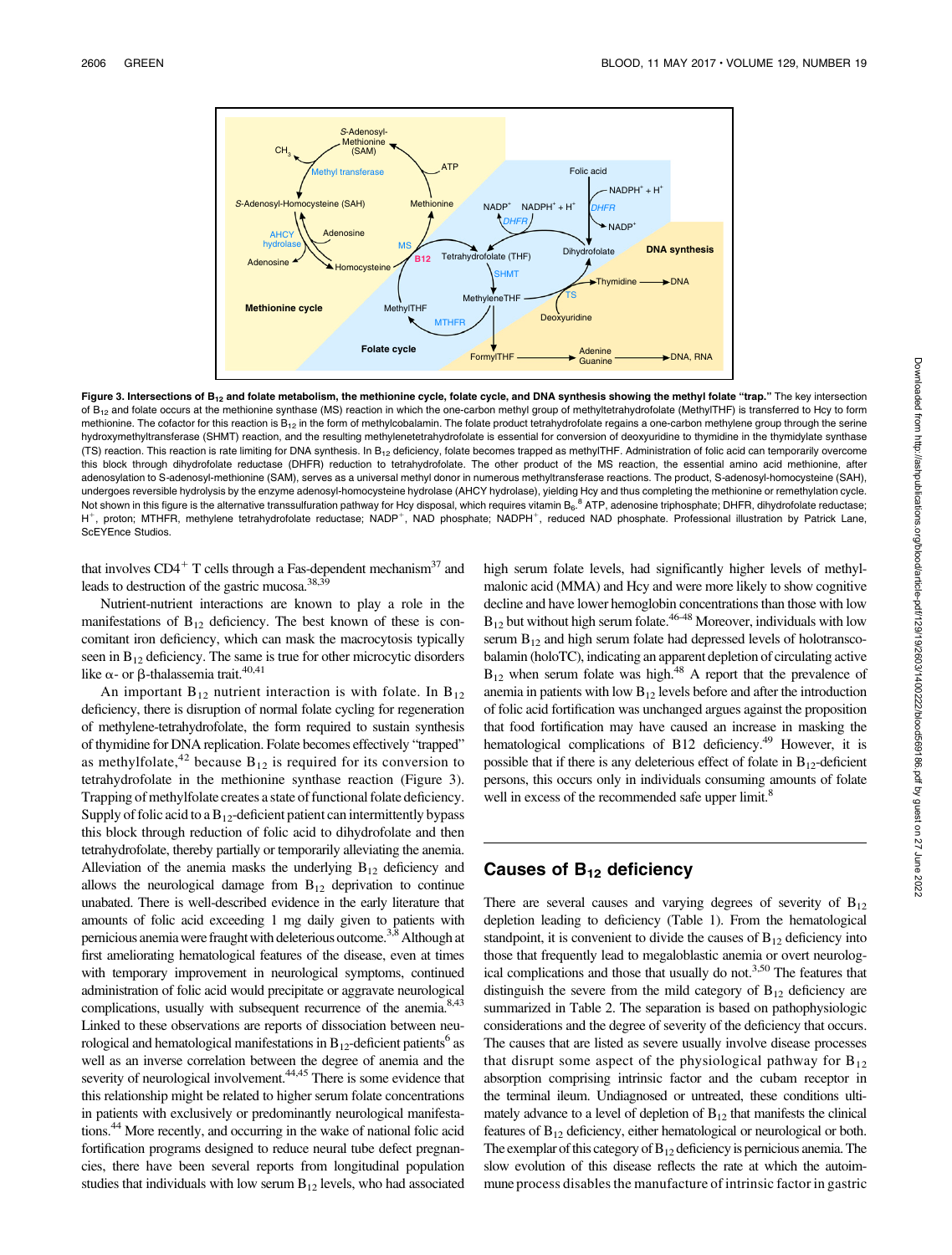#### Table 1. Causes of vitamin  $B_{12}$  deficiency

#### A. Severe deficiency

- 1. Severe malabsorption (affecting the physiological intrinsic factor cubam receptor axis)
- a. Pernicious anemia (autoimmune gastritis)
- b. Total or partial gastrectomy
- c. Gastric bypass or other bariatric surgery
- d. Ileal resection or organ reconstructive surgery (ileal conduit diversion & ileocystoplasty)
- e. Inherited disorders affecting  $B_{12}$  absorption (affecting either intrinsic factor or the cubam receptor)
- 2. Abuse of nitrous oxide
- 3. Inherited metabolic
- a. Impaired ability to transport  $B_{12}$  (TC deficiency)
- b. Impaired ability to process  $B_{12}$  (8 distinct inborn errors of cobalamin metabolism resulting in homocystinuria and/or methylmalonic acidemia) with varying clinical spectra involving the nervous system and blood

#### B. Mild to moderate deficiency

- 1. Mild to moderate malabsorption (impaired ability to render food  $B_{12}$  bioavailable)
	- a. Protein-bound vitamin  $B_{12}$  malabsorption
	- b. Mild, nonimmune, chronic atrophic gastritis
	- c. Use of metformin
	- d. Use of drugs that block stomach acid
	- e. Chronic pancreatic disease
- 2. Dietary deficiency
	- a. Adults: vegans/vegetarian diet, or diet low in meat and dairy products
	- b. Infants: breastfeeding in infants with vitamin  $B_{12}$ -deficient mothers

parietal cells leading to the inexorable depletion of the body  $B_{12}$ store. Gastrectomy emulates abrogation of intrinsic factor production but with surgical suddenness. Similar temporal considerations apply in the case of ileal disease vs surgical resection. In the case of chemical inactivation of  $B_{12}$  by nitrous oxide, depending on the frequency and duration of its use and the state of  $B_{12}$  reserves, deficiency can develop either suddenly or insidiously.<sup>22,23</sup>

The causes of mild  $B_{12}$  deficiency, on the other hand, involve either a disruption of the ability to render natural dietary  $B_{12}$  bioavailable or a primary dietary lack of  $B_{12}$  that is obtained among unsupplemented vegans or, to a lesser extent, among vegetarians.<sup>51</sup> There are several conditions that disrupt the normal processes, as discussed in the review by Nielsen et al<sup>12</sup> and depicted in Figure 1, whereby food  $B_{12}$  is rendered bioavailable for absorption through the physiological intrinsic factor-cubam receptor pathway (Table 1). Disruption of the mechanisms to render dietary  $B_{12}$  bioavailable all involve a failure of adequate gastric acid production, disrupting the proteolytic activity of peptic digestion.<sup>52</sup> A similar failure of the digestive process applies in the case of chronic pancreatic disease,<sup>53</sup> in which the release of B<sub>12</sub> from salivary haptocorrin (HC) in the upper small intestine is disrupted through lack of bicarbonate and trypsin production.<sup>54</sup> There are some less common causes of  $B_{12}$  deficiency that do not fit nicely into either

| Table 2. Severe and mild categories of $B_{12}$ deficiency |  |  |
|------------------------------------------------------------|--|--|
|------------------------------------------------------------|--|--|

|                                                | <b>Severe</b>                                                                                               | Mild                                                                                                         |
|------------------------------------------------|-------------------------------------------------------------------------------------------------------------|--------------------------------------------------------------------------------------------------------------|
| Mechanism                                      | Disruption of intrinsic factor/cubam<br>absorption                                                          | Failure of gastric digestion and release of food $B_{12}$                                                    |
| Enterohepatic reabsorption of biliary $B_{12}$ | Interdicted                                                                                                 | Intact                                                                                                       |
| Manifestations                                 | Megaloblastic anemia and/or neurological<br>complications                                                   | Megaloblastic anemia and serious neurological<br>deficits rare; associated with more rapid cognitive decline |
| Rate of depletion                              | Rapid, and may be extreme                                                                                   | Slow, usually mild and usually limited                                                                       |
| Treatment                                      | Require lifelong regular $B_{12}$ replacement, either<br>monthly injection or daily high-dose oral $B_{12}$ | Responds to daily physiological dose supplements<br>of oral $B_{12}$                                         |

category, such as infestation with the fish tapeworm, Diphyllobothrium latum, in which the degree of deficiency and hence its clinical severity can vary considerably.<sup>55</sup>

# Diagnosis of  $B_{12}$  deficiency

Two pathophysiologic processes contribute to the anemia resulting from B12 deficiency. In addition to the ineffective erythropoiesis caused by intramedullary apoptosis of megaloblastic erythroid precursors,<sup>20</sup> the erythrocytes that are produced have increased rigidity associated with abnormal red cell membrane proteins leading to shortened red cell survival.56,57 The resulting hemolysis is associated with a 30% to 50% reduction in red cell lifespan. Plasma bilirubin is increased,<sup>58</sup> as is serum lactic dehydrogenase  $(LDH)$ ,<sup>59</sup> with LDH-1 predominating over LDH-2. $^{60}$  Serum AST levels are, however, often normal.<sup>61</sup> There is an increase in serum erythropoietin levels, but the increase is relatively modest, compared with other anemias of similar severity.<sup>62</sup> Another feature arising from the ineffective erythropoiesis is a block in iron utilization, resulting in increased serum iron and ferritin levels,<sup>63</sup> but with increased levels of soluble serum transferrin receptor, presumably related to hemolysis.64 Corresponding to the increase in LDH, there may be an increase in serum muramidase caused by increased granulocyte turnover.<sup>65</sup>

# Serum  $B_{12}$  levels

Although often used as the first-line screening test for  $B_{12}$  deficiency, serum  $B_{12}$  measurement used in isolation has a generally poor sensitivity and specificity for reliable detection of  $B_{12}$  deficiency.<sup>4,5</sup> A low serum  $B_{12}$  level does not always indicate  $B_{12}$  deficiency, and a serum  $B_{12}$  within the reference range does not always connote normalcy. There are several reasons serum  $B_{12}$  is not low in all patients with  $B_{12}$  deficiency. In part, this relates to the distribution of  $B_{12}$  on the 2 major plasma  $B_{12}$  binding proteins. Normally, the major fraction (70% to 90%) of circulating  $B_{12}$  is bound to HC, which is unavailable for immediate delivery to cells. The other 10% to 30% is bound to transcobalamin (TC), the functional  $B_{12}$  transport protein. Consequently, if levels of the HC-bound fraction are conserved, the total serum  $B_{12}$  level may lie within the normal reference range, despite lowered levels of the important TC-bound fraction. An extreme example of this is seen in a  $B_{12}$ -deficient patient with normal serum  $B_{12}$  levels who has an underlying myeloproliferative disease with high HC levels.<sup>66</sup> In almost 50% of patients with low vitamin  $B_{12}$  levels, levels of the biochemical markers, MMA and Hcy, were found to be normal, and these patients had no hematologic or neurologic response to  $B_{12}$  replacement therapy, suggesting that the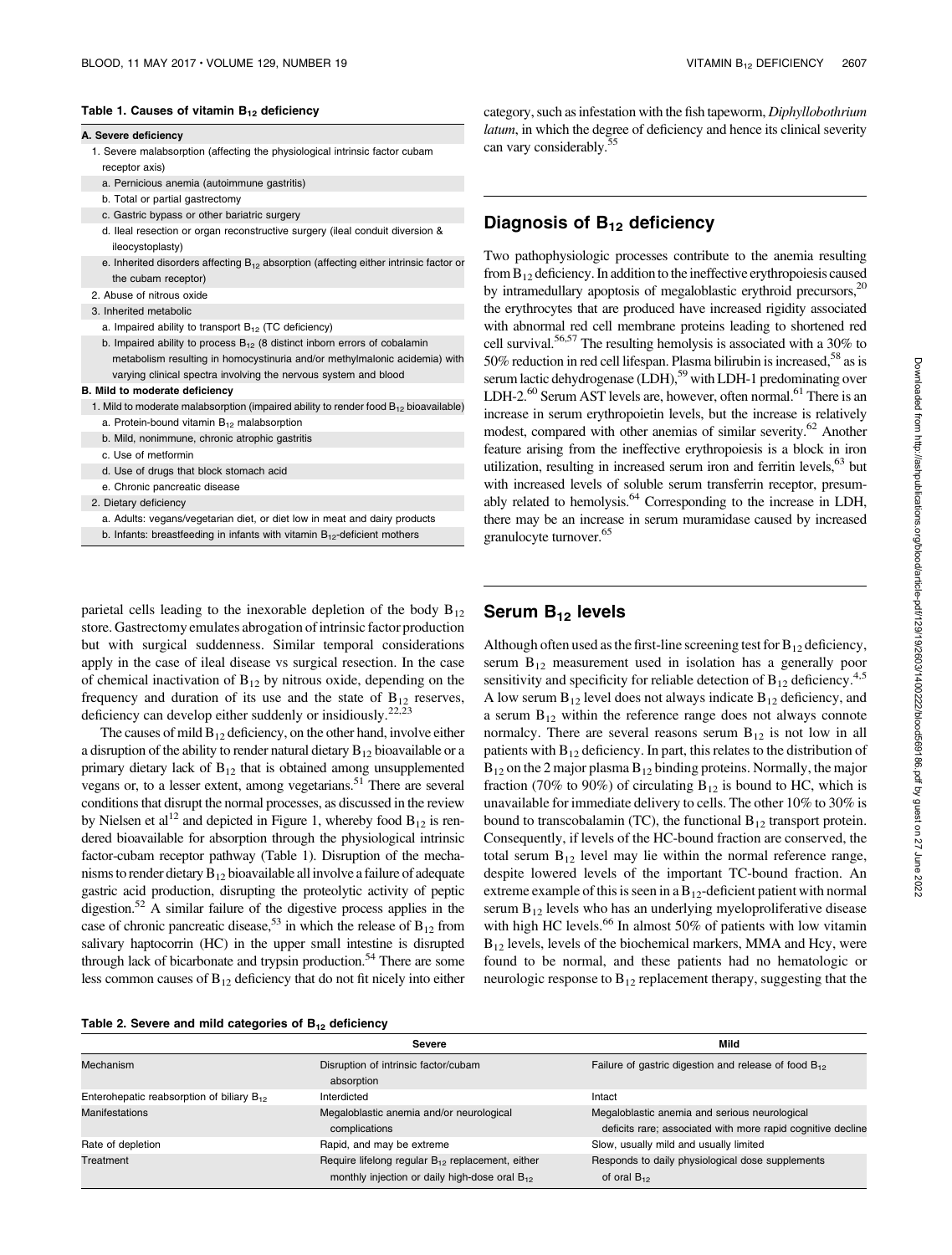low  $B_{12}$  values were false positive results.<sup>67</sup> Serum  $B_{12}$  levels are usually normal in functional  $B_{12}$  deficiency, resulting from exposure to nitrous oxide, which chemically inactivates the methylcobalamin at the active site of the methionine synthase during its catalytic cycle.<sup>68</sup> Serum  $B_{12}$  levels are also usually normal in TC deficiency, and inborn errors of cobalamin metabolism.<sup>69</sup> Conversely, serum  $B_{12}$  levels may be low in the presence of normal tissue  $B_{12}$  in vegetarians,<sup>70</sup> in subjects taking megadoses of ascorbic acid,<sup>7</sup> in inherited "benign" HC deficiency, $72,73$  and in a substantial proportion of patients with megaloblastic anemia resulting from folate deficiency  $(30\%)$ .<sup>4</sup>

### Serum holoTC

The  $B_{12}$  bound to HC comprises 70% to 90% of the total plasma  $B_{12}$ , yet is unavailable for cellular delivery. That TC is the critical plasma  $B_{12}$  binding protein is underscored by the fact that inherited TC deficiency is associated with serious hematological and neurological sequelae and, if untreated, fatal outcome, $44$  whereas HC deficiency has no morbid consequence.<sup>73</sup> Theoretically, measurement of the TC-bound fraction of the plasma  $B_{12}$  (holoTC), also termed "active  $B_{12}$ ,"<sup>75</sup> should be more relevant for assessing functional  $B_{12}$  status, even though it constitutes only 10% to 30% of the total plasma  $B_{12}$ . Increasingly, holoTC measurement is being used for clinical assessment of  $B_{12}$  status, either singly<sup>3,76,77</sup> or in combination with the total serum  $B_{12}$  with or without measurement of the metabolites MMA and Hcy.<sup>78-80</sup> In addition, holoTC levels also reflect  $B_{12}$  absorptive capacity.<sup>81-83</sup>

# Serum or plasma MMA and Hcy

Because they are the substrates of the 2  $B_{12}$ -dependent reactions, elevated levels of MMA and Hcy are sensitive indicators of tissue  $B_{12}$ deficiency. Their levels are high in  $>90\%$  of B<sub>12</sub>-deficient patients and increase before serum  $B_{12}$  falls to subnormal levels.<sup>4,5</sup> Even when there is no manifest evidence of clinical  $B_{12}$  deficiency, and serum  $B_{12}$  levels are not low, elevated levels of MMA and Hcy can be considered as sensitive biomarkers of a subclinical underlying state of  $B_{12}$  deficiency, which may potentially progress to a state of manifest  $B_{12}$  deficiency with its attendant clinical complications that may remain subtle, often being only neurological<sup>84</sup> or may become more exuberant.<sup>3,85,86</sup> MMA measurements can be carried out on either plasma or serum, whereas Hcy is best measured in plasma, because cellular release of Hcy in a clotted blood sample can alter Hcy levels.<sup>87,88</sup> Elevated plasma MMA and/or elevated Hcy are both indicators of  $B_{12}$  deficiency in patients without impaired renal function or an inherited defect in cobalamin processing enzymes.4,13,14,89 Of the 2, MMA measurement is both more sensitive and more specific, and elevated MMA will persist for several days, even after  $B_{12}$  treatment. MMA elevation is seen only in  $B_{12}$  deficiency, unlike Hcy levels that also increase in folate and pyridoxine deficiencies, as well as in hypothyroidism.<sup>4</sup> However, certain intestinal microbes synthesize propionate, a precursor of MMA, and when there is bacterial overgrowth in the small intestine, as occurs in blind loops following gastrointestinal surgery, microbial-derived MMA may contribute to elevations in plasma MMA.<sup>5,90</sup> Although measurement of these metabolites may be used in population screening for  $B_{12}$  deficiency, the finding of an isolated elevation of plasma MMA

should not be taken as proof of clinically attributable  $B_{12}$  deficiency, absent of any ancillary measurements to support that diagnosis or any demonstration of a therapeutic response to the administration of  $B_{12}$ <sup>90,91</sup>

# Assays of  $B_{12}$  absorption and intrinsic factor antibodies

There is currently no approved test in routine clinical use to measure  $B_{12}$ absorption since the Schilling test became obsolete. Lack of a validated  $B_{12}$  absorption test hampers accurate diagnosis of pernicious anemia as the cause of  $B_{12}$  deficiency and clinical investigations related to all causes of  $B_{12}$  malabsorption.<sup>92</sup> One possible test that shows promise, the Cobasorb test, is based on the measurement of the change in holoTC following oral administration of nonradiolabeled cobalamin.<sup>82,93,94</sup> An alternative approach has been described using accelerator mass spectrometry to quantify  ${}^{14}C$  in the blood following an orally administered dose of  $\int_0^{14}$ C]-cyanocobalamin.<sup>95</sup>

In absence of any test for  $B_{12}$  absorption, definitive diagnosis of pernicious anemia is problematic and depends on the demonstration of circulating antibodies to intrinsic factor and gastric parietal cells. Antibodies to intrinsic factor can be of 2 types, varying according to the epitope on the intrinsic factor molecule to which they are directed. For diagnostic purposes, the so-called "blocking" type, directed against the  $B_{12}$  binding site, is measured, as this type not only is highly specific for pernicious anemia but also is the species present in 70% of patients.<sup>96</sup> Antibodies to parietal cells, although present in 90% of patients with pernicious anemia, are less specific, as they can occur in simple atrophic gastritis and in autoimmune thyroid disease.<sup>97</sup>

# Prevention and treatment of  $B_{12}$  deficiency

Regarding prevention of  $B_{12}$  deficiency, the Institute of Medicine Food and Nutrition Board has defined the RDI for adults at  $2.4 \mu g$  daily but with the caveat that individuals 51 years and older obtain most of this amount through consuming foods fortified with  $B_{12}$  or in a  $B_{12}$ -containing supplement.<sup>8</sup> This rider is added in consideration of the high prevalence of food  $B_{12}$  malabsorption caused by gastric dysfunction among the elderly. Assuming that the lowest possible MMA level is consistent with optimal well-being, a large segment of the population may exist in a state of precarious  $B_{12}$  balance, as evidenced by the fact that concentrations of serum MMA leveled off to a nadir in healthy individuals consuming 4 to 7  $\mu$ g B<sub>12</sub> daily.<sup>98</sup> One of the possible implications of this finding is that individuals consuming less  $B_{12}$  may have a narrow margin of safety in the event that they were to develop any condition that further compromised their state of  $B_{12}$  repletion. Provided the physiologic intrinsic factor–cubam pathway for physiologic  $B_{12}$  absorption is intact, a daily supplement of  $B_{12}$  of 10 µg or more would suffice to prevent  $B_{12}$  deficiency or to maintain adequate  $B_{12}$ status in individuals with food  $B_{12}$  malabsorption caused by gastric dysfunction, including atrophic gastritis or the chronic use of drugs that impair acid production, such as proton pump inhibitors.<sup>12,50</sup> The defined RDI notwithstanding, it is important to recognize that individuals with pernicious anemia or any other condition that interdicts the physiological intrinsic factor cubam absorption pathway would not benefit from the additional Institute of Medicine recommendation.

It is worth noting that prospective interventional trials using Hcy-lowering vitamin supplements containing  $B_{12}$  in subjects at high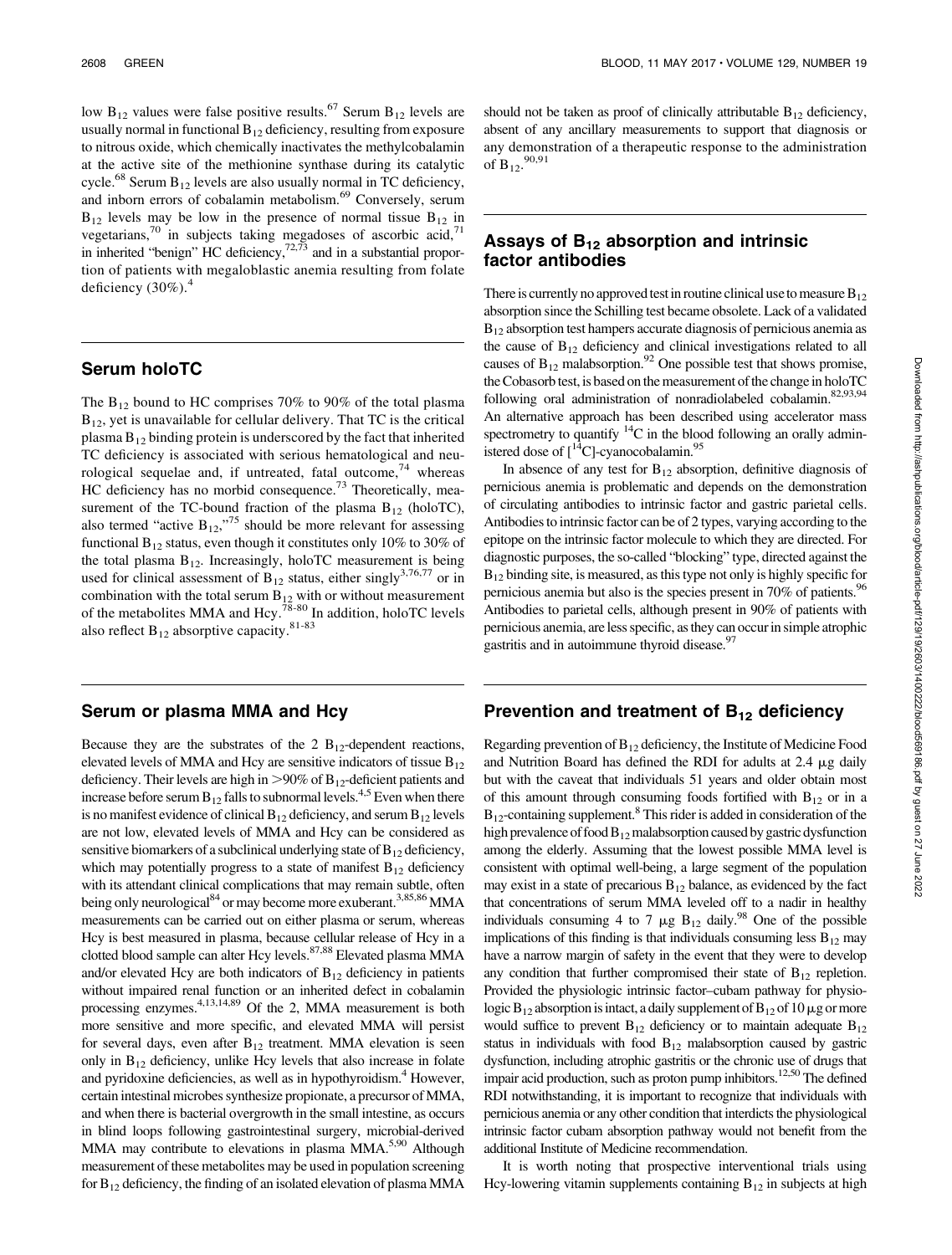risk through suboptimal baseline B vitamin status show a slowing of cognitive decline and of cerebral atrophy.<sup>99</sup> Considering that vitamin  $B_{12}$  deficiency is the dominant modifiable cause of hyperhomocysteinemia in the post–folic acid fortification  $era<sub>1</sub><sup>100</sup>$  it is reasonable to conclude that  $B_{12}$  adequacy is important to maintain, and this becomes progressively more relevant with advancing age.

Concerning treatment of confirmed  $B_{12}$  deficiency, well-defined guidelines have been enunciated,<sup>50,101</sup> the details of which still apply. Some important principles need emphasizing. Where the cause of the deficiency is not known or irreversible, treatment must be lifelong. In general, the form and dosage of treatment depend first on whether the intrinsic factor-dependent pathway is intact or not. If not intact, then the choices lie between intramuscular injection of 1000  $\mu$ g B<sub>12</sub> (cyanocobalamin in the United States; hydroxocobalamin in Europe) given every other day for 1 to 2 weeks followed by weekly injections for a month and then tapered to once a month indefinitely. Only  $\sim$  10% of each  $B_{12}$  dose is retained. The alternative to injected  $B_{12}$  is highdose oral  $B_{12}$ . Between 1% and 4% of an oral dose of  $B_{12}$  is absorbed passively, even when the intrinsic factor-dependent pathway is abrogated.<sup>102</sup> Consequently, oral replacement therapy with  $B_{12}$ , which was used successfully in the past,  $^{103}$  has again come into vogue,  $^{104}$ because of convenience and cost. In most instances, however, it would be prudent to "top up" a  $B_{12}$ -deficient patient through parenteral injection before switching to the oral route for maintenance, with due vigilance concerning compliance, particularly in the elderly. Because the passive route of absorption of  $B_{12}$  applies to all mucosal surfaces, approved sublingual and intranasal formulations of  $B_{12}$  are also available. It should be noted that patients with pernicious anemia at times report that the recommended treatment schedule is not adequate to relieve all their neurological symptoms and therefore often request, or may even treat themselves with,  $B_{12}$  injections more frequently than the guidelines suggest. No biological basis for this apparent increased requirement for  $B_{12}$  replacement is known, but because there are no

reports of adverse effects associated with excess  $B_{12}$  intake, there is no reason to advise against this practice.<sup>8</sup>

#### Conclusion

Although considered an "old" disease, new information is constantly accruing about  $B_{12}$  deficiency, the broad array of its effects, and methods for its diagnosis.  $B_{12}$  deficiency primarily affects the hematopoietic system, but its effects extend to other tissues and organs, most notably the nervous system. The spectrum of clinical presentations is broad so that diagnosis depends first on a high index of suspicion and then on the judicious application of appropriate testing. Because  $B_{12}$  deficiency is amenable to simple replacement therapy, diagnosis is critical. Several questions still remain unanswered concerning  $B_{12}$  deficiency, including the possible harmful effects of high folate levels in subjects with low  $B_{12}$  status, particularly with respect to neurological damage. Other newer areas of investigation that may provide better insights into the variability of expression of  $B_{12}$ deficiency include genetic analysis and the effects of the microbiome.

### Authorship

Contribution: R.G. wrote the manuscript.

Conflict-of-interest disclosure: The author declares no competing financial interests.

ORCID profiles: R.G., [0000-0002-9935-230X.](http://orcid.org/0000-0002-9935-230X)

Correspondence: Ralph Green, Department of Pathology and Laboratory Medicine, University of California, Davis, 4400 V St, PATH Building, Sacramento, CA 95817; e-mail: [rgreen@ucdavis.edu.](mailto:rgreen@ucdavis.edu)

# **References**

- 1. Wintrobe MM. Blood, pure and eloquent: a story of discovery, of people, and of ideas. New York: McGraw-Hill; 1980.
- 2. Coller BS. Blood at 70: its roots in the history of hematology and its birth. Blood. 2015;126(24): 2548-2560.
- 3. Green R, Miller JW. Vitamin B12. In: Zempleni J, Suttie JW, Gregory JF, Stover PJ, eds. Handbook of Vitamins. 5th ed. ed. Boca Raton, FL: Taylor & Francis; 2014:447-490.
- 4. Green R. Metabolite assays in cobalamin and folate deficiency. Baillieres Clin Haematol. 1995; 8(3):533-566.
- 5. Lindenbaum J, Savage DG, Stabler SP, Allen RH. Diagnosis of cobalamin deficiency: II. Relative sensitivities of serum cobalamin, methylmalonic acid, and total homocysteine concentrations. Am J Hematol. 1990;34(2): 99-107.
- 6. Lindenbaum J, Healton EB, Savage DG, et al. Neuropsychiatric disorders caused by cobalamin deficiency in the absence of anemia or macrocytosis. N Engl J Med. 1988;318(26): 1720-1728.
- 7. Green R, Miller JW. Folate deficiency beyond megaloblastic anemia: hyperhomocysteinemia and other manifestations of dysfunctional folate status. Semin Hematol. 1999;36(1):47-64.
- 8. Institute of Medicine. Dietary Reference Intakes for Thiamin, Riboflavin, Niacin, Vitamin B6, Folate, Vitamin B12, Pantothenic Acid, Biotin, and Choline. 446. Washington, DC: The National Academies Press; 2000.
- 9. Green R, Jacobsen DW, van Tonder SV, Kew MC, Metz J. Enterohepatic circulation of cobalamin in the nonhuman primate. Gastroenterology. 1981;81(4):773-776.
- 10. Green R, Jacobsen DW, Van Tonder SV, Kew MC, Metz J. Absorption of biliary cobalamin in baboons following total gastrectomy. J Lab Clin Med. 1982;100(5):771-777.
- 11. el Kholty S, Gueant JL, Bressler L, et al. Portal and biliary phases of enterohepatic circulation of corrinoids in humans. Gastroenterology. 1991; 101(5):1399-1408.
- 12. Nielsen MJ, Rasmussen MR, Andersen CB, Nexø E, Moestrup SK. Vitamin B12 transport from food to the body's cells–a sophisticated, multistep pathway. Nat Rev Gastroenterol Hepatol. 2012;9(6):345-354.
- 13. Watkins D, Rosenblatt DS. Inborn errors of cobalamin absorption and metabolism. Am J Med Genet C Semin Med Genet. 2011;157C(1): 33-44.
- 14. Froese DS, Gravel RA. Genetic disorders of vitamin B<sub>12</sub> metabolism: eight complementation groups-eight genes. Expert Rev Mol Med. 2010; 12:e37.
- 15. Fyfe JC, Madsen M, Højrup P, et al. The functional cobalamin (vitamin B12)-intrinsic factor receptor is a novel complex of cubilin and amnionless. Blood. 2004;103(5):1573-1579.
- 16. Steinberg SE, Fonda S, Campbell CL, Hillman RS. Cellular abnormalities of folate deficiency. Br J Haematol. 1983;54(4):605-612.
- 17. Rondanelli EG, Gorini P, Magliulo E, Fiori GP. Differences in proliferative activity between normoblasts and pernicious anemia megaloblasts. Blood. 1964;24:542-552.
- 18. Wickremasinghe RG, Hoffbrand AV. Reduced rate of DNA replication fork movement in megaloblastic anemia. J Clin Invest. 1980;65(1): 26-36.
- 19. Duthie SJ, McMillan P. Uracil misincorporation in human DNA detected using single cell gel electrophoresis. Carcinogenesis. 1997;18(9): 1709-1714.
- 20. Koury MJ, Horne DW, Brown ZA, et al. Apoptosis of late-stage erythroblasts in megaloblastic anemia: association with DNA damage and macrocyte production. Blood. 1997;89(12): 4617-4623.
- 21. Das KC, Mohanty D, Garewal G. Cytogenetics in nutritional megaloblastic anaemia: prolonged persistence of chromosomal abnormalities in lymphocytes after remission. Acta Haematol. 1986;76(2-3):146-154.
- 22. Amess JA, Burman JF, Rees GM, Nancekievill DG, Mollin DL. Megaloblastic haemopoiesis in patients receiving nitrous oxide. Lancet. 1978; 2(8085):339-342.
- 23. O'Leary PW, Combs MJ, Schilling RF. Synergistic deleterious effects of nitrous oxide exposure and vitamin B12 deficiency. J Lab Clin Med. 1985;105(4):428-431.
- Marsh GW, Stewart JS. Splenic function in adult coeliac disease. Br J Haematol. 1970;19(4): 445-457.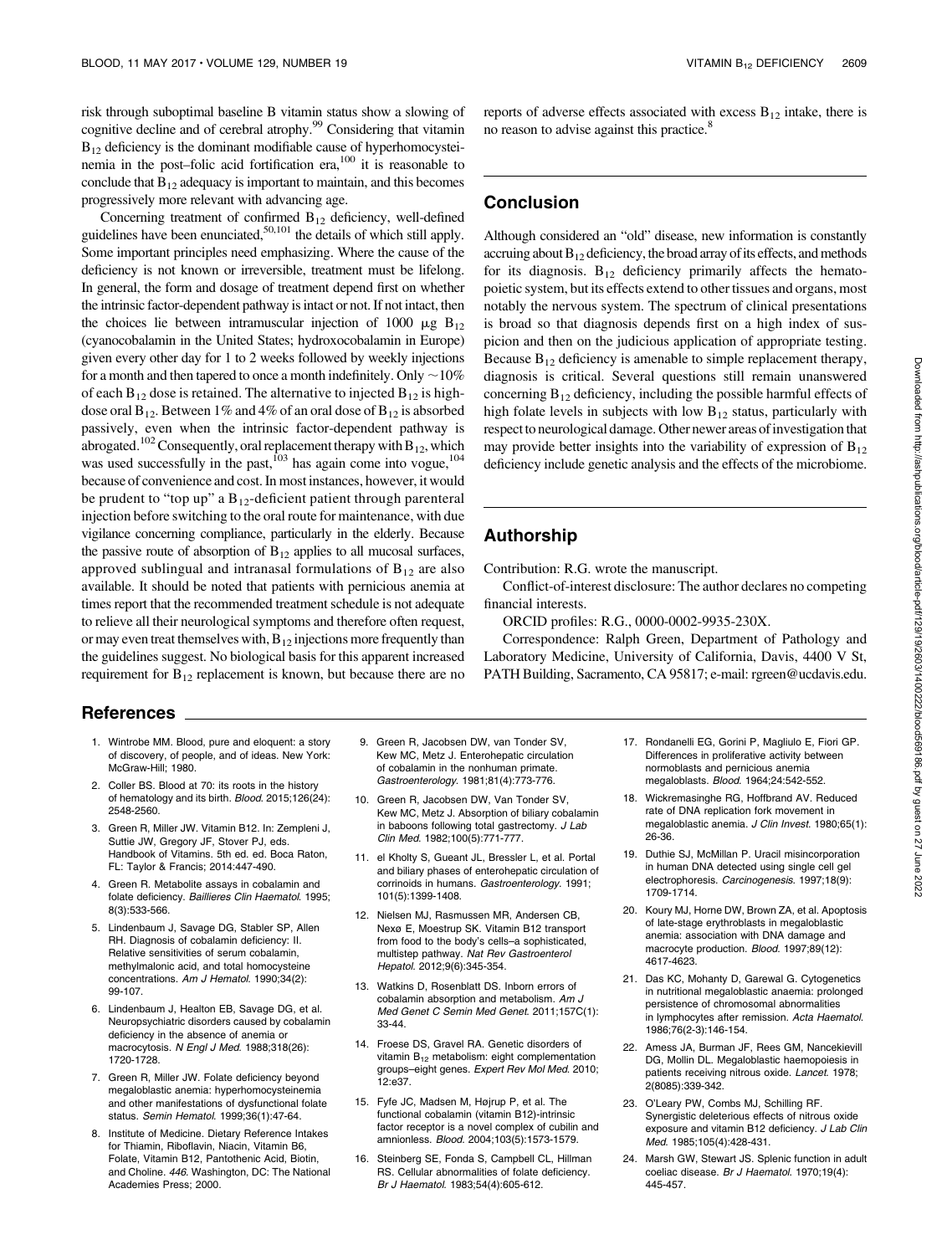- 25. Lindenbaum J, Nath BJ. Megaloblastic anaemia and neutrophil hypersegmentation. Br J Haematol. 1980;44(3):511-513.
- 26. Carmel R, Green R, Jacobsen DW, Qian GD. Neutrophil nuclear segmentation in mild cobalamin deficiency: relation to metabolic tests of cobalamin status and observations on ethnic differences in neutrophil segmentation. Am J Clin Pathol. 1996;106(1):57-63.
- 27. Green R. Anemias beyond B12 and iron deficiency: the buzz about other B's, elementary, and nonelementary problems. Hematology Am Soc Hematol Educ Program. 2012;2012: 492-498.
- 28. Dalsania CJ, Khemka V, Shum M, Devereux L, Lachant NA. A sheep in wolf's clothing. Am J Med. 2008;121(2):107-109.
- 29. Harker LA, Finch CA. Thrombokinetics in man. J Clin Invest. 1969;48(6):963-974.
- 30. Obeid R, Geisel J, Schorr H, Hübner U, Herrmann W. The impact of vegetarianism on some haematological parameters. Eur J Haematol. 2002;69(5-6):275-279.
- 31. Lawler SD, Roberts PD, Hoffbrand AV. Chromosome studies in megaloblastic anaemia before and after treatment. Scand J Haematol. 1971;8(4):309-320.
- 32. Tanaka T, Scheet P, Giusti B, et al. Genomewide association study of vitamin B6, vitamin B12, folate, and homocysteine blood concentrations. Am J Hum Genet. 2009;84(4): 477-482.
- 33. Miller JW, Ramos MI, Garrod MG, Flynn MA, Green R. Transcobalamin II 775G>C polymorphism and indices of vitamin B12 status in healthy older adults. Blood. 2002;100(2): 718-720.
- 34. Allen RH, Stabler SP. Identification and quantitation of cobalamin and cobalamin analogues in human feces. Am J Clin Nutr. 2008; 87(5):1324-1335.
- 35. Kolhouse JF, Kondo H, Allen NC, Podell E, Allen RH. Cobalamin analogues are present in human plasma and can mask cobalamin deficiency because current radioisotope dilution assays are not specific for true cobalamin. N Engl J Med. 1978;299(15):785-792.
- 36. Kanazawa S, Herbert V. Noncobalamin vitamin B12 analogues in human red cells, liver, and brain. Am J Clin Nutr. 1983;37(5):774-777.
- 37. Marshall AC, Alderuccio F, Toh BH. Fas/CD95 is required for gastric mucosal damage in autoimmune gastritis. Gastroenterology. 2002; 123(3):780-789.
- 38. Stopeck A. Links between Helicobacter pylori infection, cobalamin deficiency, and pernicious anemia. Arch Intern Med. 2000;160(9): 1229-1230.
- 39. Hershko C, Ronson A, Souroujon M, Maschler I, Heyd J, Patz J. Variable hematologic presentation of autoimmune gastritis: agerelated progression from iron deficiency to cobalamin depletion. Blood. 2006;107(4): 1673-1679.
- 40. Green R, Kuhl W, Jacobson R, Johnson C, Carmel R, Beutler E. Masking of macrocytosis by alpha-thalassemia in blacks with pernicious anemia. N Engl J Med. 1982;307(21):1322-1325.
- 41. Spivak JL. Masked megaloblastic anemia. Arch Intern Med. 1982;142(12):2111-2114.
- 42. Herbert V, Zalusky R. Interrelations of vitamin B12 and folic acid metabolism: folic acid clearance studies. J Clin Invest. 1962;41: 1263-1276.
- 43. Reynolds EH. What is the safe upper intake level of folic acid for the nervous system? Implications for folic acid fortification policies. Eur J Clin Nutr. 2016;70(5):537-540.
- 44. Healton EB, Savage DG, Brust JC, Garrett TJ, Lindenbaum J. Neurologic aspects of cobalamin deficiency. Medicine (Baltimore). 1991;70(4): 229-245.
- 45. Waters AH, Mollin DL. Observations on the metabolism of folic acid in pernicious anaemia. Br J Haematol. 1963;9:319-327.
- 46. Morris MS, Jacques PF, Rosenberg IH, Selhub J. Folate and vitamin B-12 status in relation to anemia, macrocytosis, and cognitive impairment in older Americans in the age of folic acid fortification. Am J Clin Nutr. 2007;85(1):193-200.
- 47. Selhub J, Morris MS, Jacques PF. In vitamin B12 deficiency, higher serum folate is associated with increased total homocysteine and methylmalonic acid concentrations. Proc Natl Acad Sci USA. 2007;104(50):19995-20000.
- 48. Miller JW, Garrod MG, Allen LH, Haan MN, Green R. Metabolic evidence of vitamin B-12 deficiency, including high homocysteine and methylmalonic acid and low holotranscobalamin, is more pronounced in older adults with elevated plasma folate. Am J Clin Nutr. 2009;90(6): 1586-1592.
- 49. Mills JL, Von Kohorn I, Conley MR, et al. Low vitamin B-12 concentrations in patients without anemia: the effect of folic acid fortification of grain. Am J Clin Nutr. 2003;77(6):1474-1477.
- 50. Stabler SP. Clinical practice. Vitamin B12 deficiency. N Engl J Med. 2013;368(2):149-160.
- 51. Allen LH. Causes of vitamin B12 and folate deficiency. Food Nutr Bull. 2008;29(suppl 2): S20-34; discussion S35-27.
- 52. Carmel R, Aurangzeb I, Qian D. Associations of food-cobalamin malabsorption with ethnic origin, age, Helicobacter pylori infection, and serum markers of gastritis. Am J Gastroenterol. 2001; 96(1):63-70.
- 53. Toskes PP, Deren JJ, Conrad ME. Trypsin-like nature of the pancreatic factor that corrects vitamin B12 malabsorption associated with pancreatic dysfunction. J Clin Invest. 1973;52(7): 1660-1664.
- 54. Allen RH, Seetharam B, Podell E, Alpers DH. Effect of proteolytic enzymes on the binding of cobalamin to R protein and intrinsic factor. In vitro evidence that a failure to partially degrade R protein is responsible for cobalamin malabsorption in pancreatic insufficiency. J Clin Invest. 1978;61(1):47-54.
- 55. Nyberg W. The influence of diphyllobothrium latum on the vitamin B12-intrinsic factor complex. I. In vivo studies with Schilling test technique. Acta Med Scand. 1960;167:185-187.
- 56. Ballas SK. Abnormal erythrocyte membrane protein pattern in severe megaloblastic anemia. J Clin Invest. 1978;61(4):1097-1101.
- 57. Ballas SK, Pielichowski HJ, Stoll DB. Further characterization of the erythrocyte membrane protein abnormality in megaloblastic anemia. J Med. 1982;13(1-2):15-34.
- 58. Schilling RF, Harris JW. Liver function in untreated Addisonian pernicious anemia. J Lab Clin Med. 1952;40(5):718-725.
- 59. Emerson PM, Wilkinson JH. Lactate dehydrogenase in the diagnosis and assessment of response to treatment of megaloblastic anaemia. Br J Haematol. 1966;12(6):678-688.
- 60. Winston RM, Warburton FG, Stott A. Enzymatic diagnosis of megaloblastic anaemia. Br J Haematol. 1970;19(5):587-592.
- 61. Heller P, Weinstein HG, West M, Zimmerman HJ. Enzymes in anemia: a study of abnormalities of several enzymes of carbohvdrate metabolism in the plasma and erythrocytes in patients with anemia, with preliminary observations of boen marrow enzymes. Ann Intern Med. 1960;53: 898-913.
- 62. de Klerk G, Rosengarten PC, Vet RJ, Goudsmit R. Serum erythropoietin (EST) titers in anemia. Blood. 1981;58(6):1164-1170.
- 63. Hussein S, Laulicht M, Hoffbrand AV. Serum ferritin in megaloblastic anaemia. Scand J Haematol. 1978;20(3):241-245.
- 64. Carmel R, Skikne BS. Serum transferrin receptor in the megaloblastic anemia of cobalamin deficiency. Eur J Haematol. 1992;49(5):246-250.
- 65. Hansen NE, Karle H. Blood and bone-marrow lysozyme in neutropenia: an attempt towards pathogenetic classification. Br J Haematol. 1971; 21(3):261-270.
- 66. Corcino JJ, Zalusky R, Greenberg M, Herbert V. Coexistence of pernicious anaemia and chronic myeloid leukaemia: an experiment of nature involving vitamin B12 metabolism. Br J Haematol. 1971;20(5):511-520.
- 67. Stabler SP, Allen RH, Savage DG, Lindenbaum J. Clinical spectrum and diagnosis of cobalamin deficiency. Blood. 1990;76(5):871-881.
- 68. Skacel PO, Hewlett AM, Lewis JD, Lumb M, Nunn JF, Chanarin I. Studies on the haemopoietic toxicity of nitrous oxide in man. Br J Haematol. 1983;53(2):189-200.
- 69. Hannibal L, Lysne V, Bjørke-Monsen AL, et al. Biomarkers and algorithms for the diagnosis of vitamin B12 deficiency. Front Mol Biosci. 2016; 3:27.
- 70. Pawlak R, Lester SE, Babatunde T. The prevalence of cobalamin deficiency among vegetarians assessed by serum vitamin B12: a review of literature. Eur J Clin Nutr. 2014;68(5): 541-548.
- 71. Herbert V, Jacob E, Wong KT, Scott J, Pfeffer RD. Low serum vitamin B12 levels in patients receiving ascorbic acid in megadoses: studies concerning the effect of ascorbate on radioisotope vitamin B12 assay. Am J Clin Nutr. 1978;31(2):253-258.
- 72. Carmel R. R-binder deficiency. A clinically benign cause of cobalamin pseudodeficiency. JAMA. 1983;250(14):1886-1890.
- 73. Carmel R. Mild transcobalamin I (haptocorrin) deficiency and low serum cobalamin concentrations. Clin Chem. 2003;49(8): 1367-1374.
- 74. Cooper BA, Rosenblatt DS. Inherited defects of vitamin B12 metabolism. Annu Rev Nutr. 1987;7:291-320.
- 75. Clarke R, Sherliker P, Hin H, et al. Detection of vitamin B12 deficiency in older people by measuring vitamin B12 or the active fraction of vitamin B12, holotranscobalamin. Clin Chem. 2007;53(5):963-970.
- 76. Nexo E, Hvas AM, Bleie Ø, et al. Holotranscobalamin is an early marker of changes in cobalamin homeostasis. A randomized placebocontrolled study. Clin Chem. 2002;48(10): 1768-1771.
- 77. Obeid R, Herrmann W. Holotranscobalamin in laboratory diagnosis of cobalamin deficiency compared to total cobalamin and methylmalonic acid. Clin Chem Lab Med. 2007;45(12): 1746-1750.
- 78. Miller JW, Garrod MG, Rockwood AL, et al. Measurement of total vitamin B12 and holotranscobalamin, singly and in combination, in screening for metabolic vitamin B12 deficiency. Clin Chem. 2006;52(2):278-285.
- 79. Brito AVR, Hertrampf E, Miller JW, et al. Vitamin B-12 treatment of asymptomatic deficient elderly Chileans improves conductivity in myelinated peripheral nerves, but high serum folate impairs B-12 status response assessed by the combined indicator of vitamin B-12 status. Am J Clin Nutr. 2016;103(1):250-257.